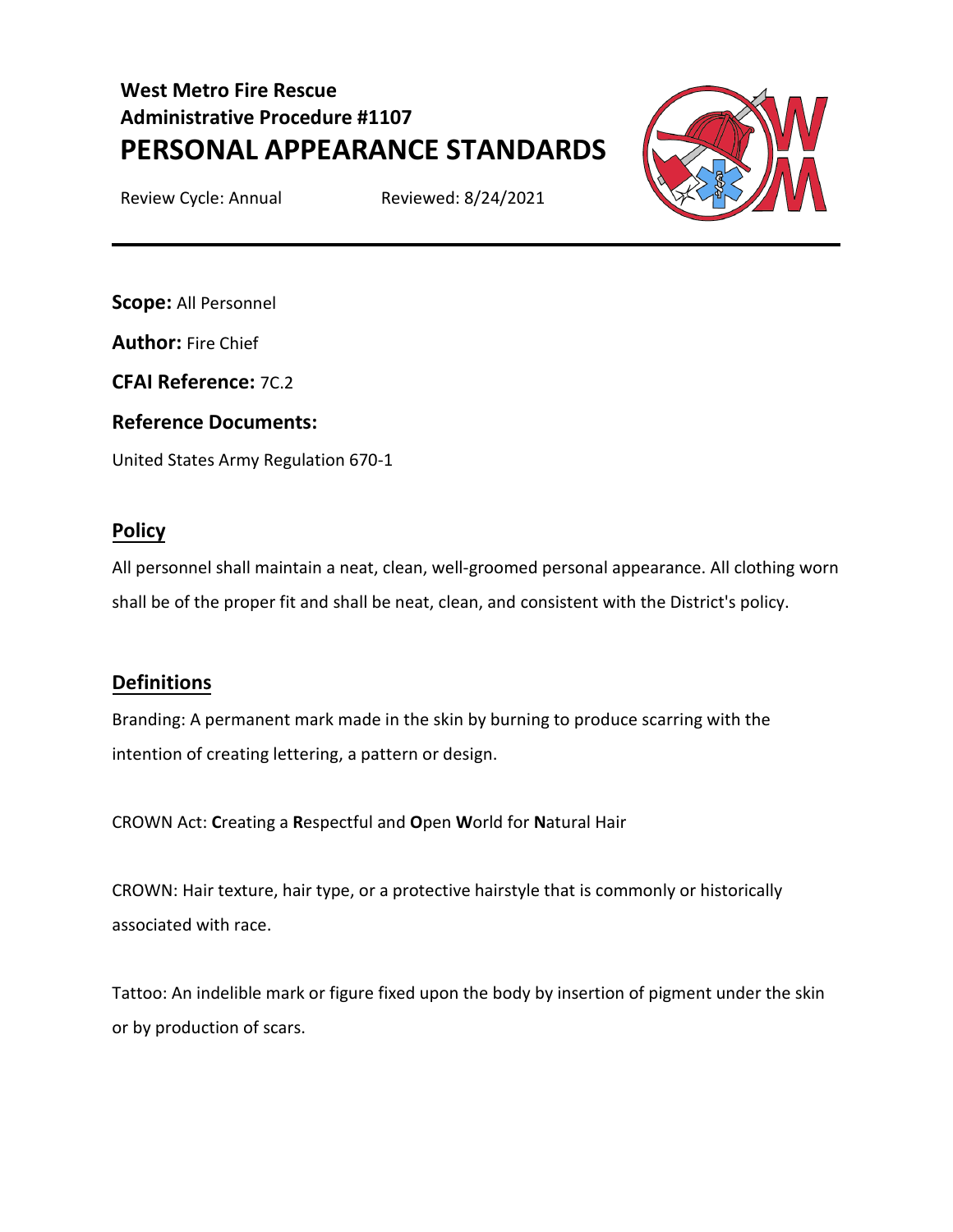# **Procedure – Uniformed Personnel**

- 1. Standards for uniformed employees:
	- 1.1 Hair shall be neat, clean, and well-groomed and worn in a manner that projects a professional image. If an individual's hair extends below the eyebrows, hair should be pulled back to not obstruct vision. Hair shall not exceed 3 inches in height from the head. Should the back of the hair extend below the bottom edge of the collar, the hair shall be worn in a pulled back manner, such as a "bun" or "ponytail" style. Devices used to secure hair shall be plain, functional, and professional and shall be black, brown, or blue in color. Certain hair sprays and gels have been identified as dangerous in the presence of extreme heat. Awareness of the contents of these items is the responsibility of the individual.
	- 1.2 Mustaches are permitted providing that they do not extend more than ¾ of an inch beyond the width of the mouth and do not extend more than ¾ of an inch below the corner of the mouth. Mustache wax shall not be used.
	- 1.3 Sideburns shall be neatly trimmed, not excessively bushy, and shall not cover any part of the ear. They shall not be wider than 1½ inches and shall not extend more than ¼ inch below the ear.
	- 1.4 Beards and goatees are not permitted; this includes small patches of hair grown below the lower lip.
	- 1.5 Items such as jewelry and eyewear shall be complimentary to the uniform and not create a safety risk.
	- 1.6 The wearing of small silver, gold, or gemstone post earrings is allowed. The decorative portion must not exceed 3mm. Earring gauges are not allowed. Earrings are limited to one per ear (in the earlobe).
	- 1.7 Members shall not wear any visible body piercing including but not limited to, eyebrow piercings, nose rings, tongue studs, etc.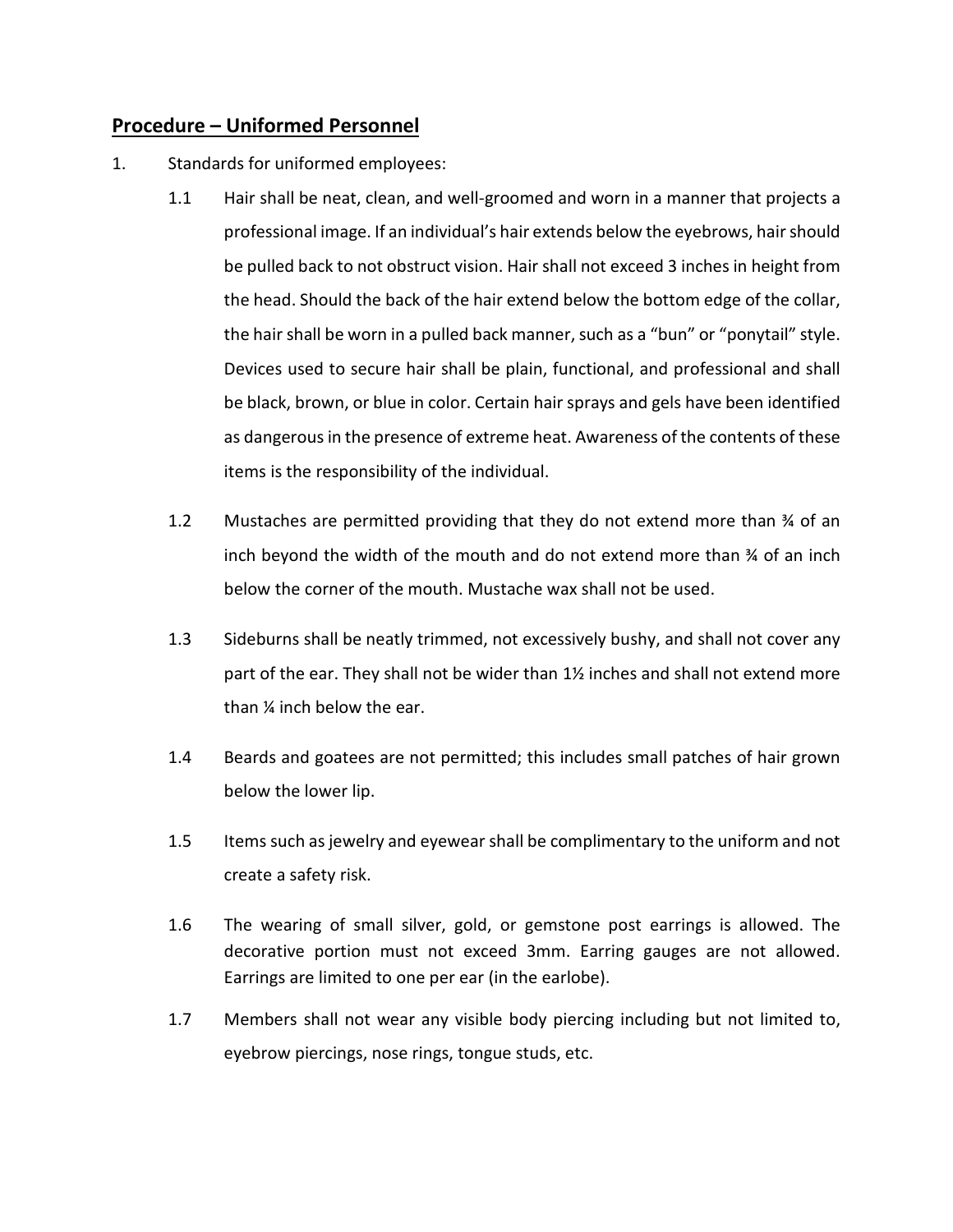1.8 Employees must be well-groomed at all times. This includes managing body odor, bad breath, and excessive use of perfume or cologne.

#### **Procedure - Civilian Personnel**

- 1. Standards for uniformed employees:
	- 1.1 Supervisors and Division Directors are responsible for ensuring employees are appropriately dressed. Questions from employees should be directed to supervisors and managers. If it is determined that an employee is dressed inappropriately, the employee may be asked to leave work to change clothing. Vacation/PTO/compensatory time leave will be charged for the missed time.
	- 1.2 Employees must be well-groomed at all times. This includes managing body odor, bad breath, and excessive use of perfume or cologne.
	- 1.3 Beards are acceptable and must be well-groomed.
	- 1.4 The wearing of small silver or gold post body piercing is allowed. Gauging must be solid jewelry no larger than a zero/8mm.
- 2. Appropriate Office Attire:
	- 2.1 West Metro issued logo shirts, casual shirts with collars, cap-sleeved shirts, sweaters, turtlenecks, blouses, and sleeveless blouses.
	- 2.2 Pants include dress slacks, khakis, BDUs, and capris and should be clean and wrinkle-free.
	- 2.3 Jeans are allowed on casual Fridays. Jeans must be clean, non-sagging, non-frayed, and non-faded or ripped/torn in any way. Jeans must not be excessively tight.
	- 2.4 Casual skirts and dresses that are not shorter than four finger lengths above the knee. Leggings worn as tights under dresses.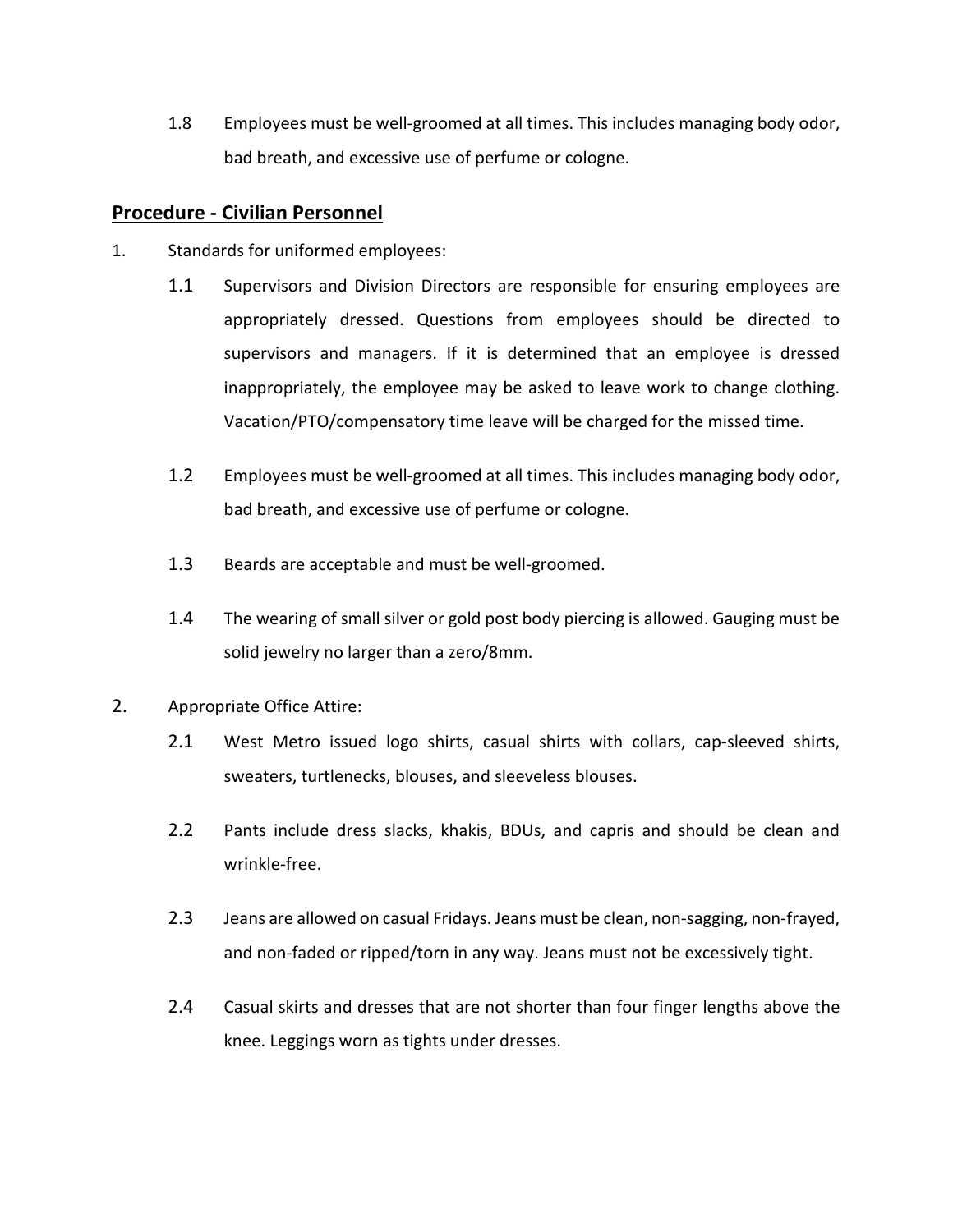- 2.5 Footwear must be worn at all times. Dress boots (no weather related or thigh-high boots), loafers, flats, wedges, and dress sandals.
- 2.6 Physical fitness attire must be appropriate for the activity and only be worn while participating in physical fitness activities.
- 2.7 Hats are acceptable to prevent sun exposure and cancer illnesses. Hats must be approved by the Division Director.
- 2.8 Employees should always be aware of how they are representing West Metro when wearing District garments both on and off duty.
- 2.9 All West Metro apparel must be authorized by your division director and processed by the quartermaster.
- 2.10 Used/worn West Metro apparel should be given to the quartermaster for disposal.
- 2.11 Any West Metro apparel purchased by the District must be returned upon employee separation.
- 2.12 Employees performing fieldwork may have different standards of dress. Supervisors and division directors have the discretion to determine appropriate field attire.
- 3. Inappropriate Office Attire:
	- 3.1 Including but not limited to hooded/crewneck sweatshirts or t-shirts without West Metro logos, tank-tops, tube-tops, halter-tops, midriff crop-top shirts, spaghetti straps, and clothing with cartoon characters or pictures. Tops leaving your shoulders and back bare unless worn under a sweater, blouse, or jacket.
	- 3.2 Pant styles including, sweatpants, shorts, bib overalls, spandex, leggings worn as pants, and denim (with the exception that jeans may be allowed on casual Fridays).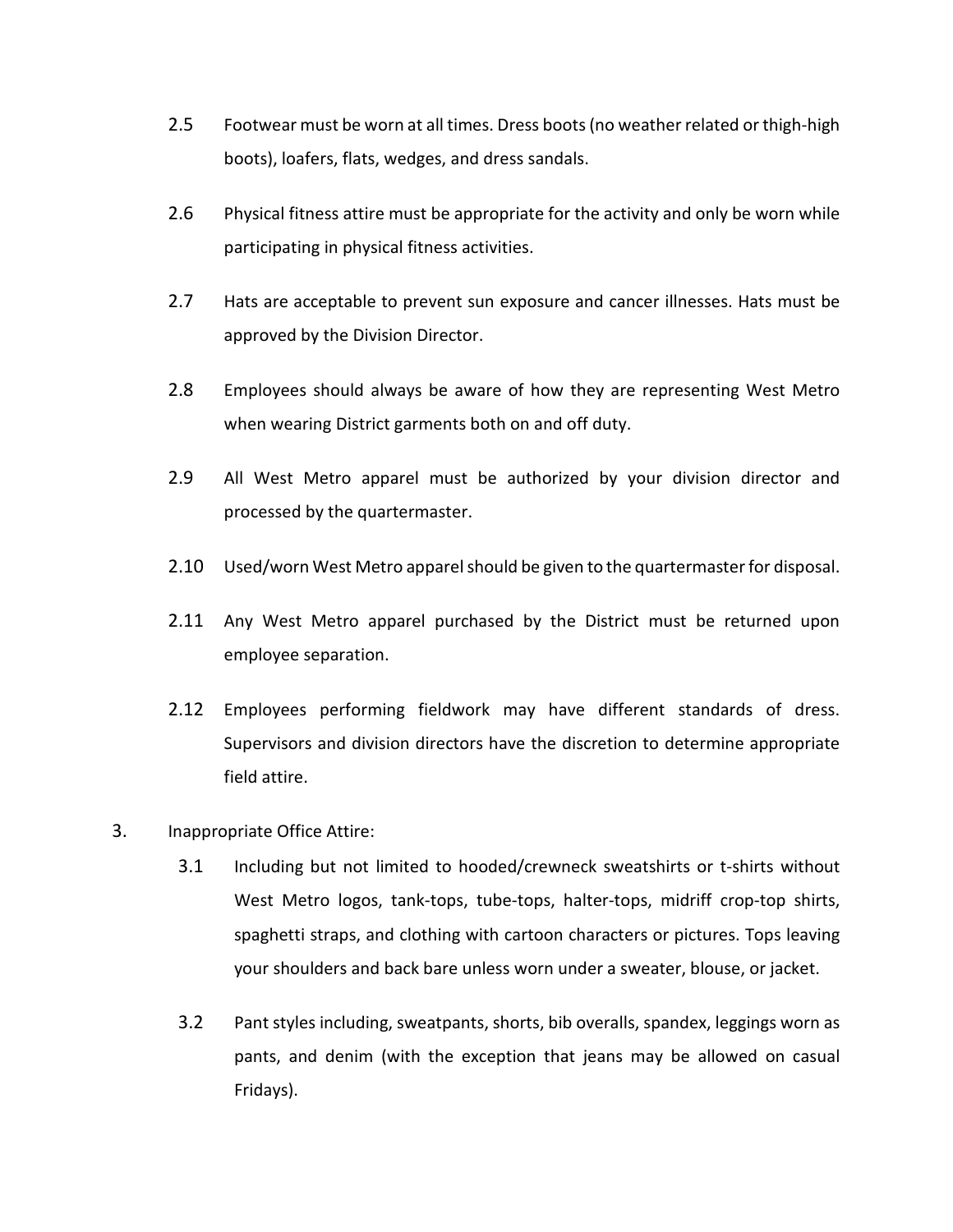3.3 Stilettos of any type, athletic shoes, tennis shoes, slippers, casual sandals, and flip-flops.

#### **Procedure - All Personnel**

- 1. Tattoo Guidelines:
	- 1.1 The following types of tattoos or brands are prejudicial to good order and discipline and are, therefore, prohibited anywhere on an employee's body:
		- 1.1.1 Extremist. Extremist tattoos or brands are those affiliated with, depicting, or symbolizing extremist philosophies, organizations, or activities. Extremist philosophies, organizations, and activities are those which advocate racial, gender, or ethnic hatred or intolerance; advocate, create, or engage in illegal discrimination based on race, color, gender, ethnicity, religion, or national origin; or advocate violence or other unlawful means of depriving individual rights under the U.S. Constitution, and Federal or State law.
		- 1.1.2 Indecent. Indecent tattoos or brands are those that are grossly offensive to modesty, decency, propriety, or professionalism.
		- 1.1.3 Sexist. Sexist tattoos or brands are those that advocate a philosophy that degrades or demeans a person based on gender.
		- 1.1.4 Racist. Racist tattoos or brands are those that advocate a philosophy that degrades or demeans a person based on race, ethnicity, or national origin.
	- 1.2 Tattoos or brands, regardless of subject matter, are prohibited on the head, face, neck (anything above the t-shirt neckline to include on/inside the eyelids, mouth, and ears), wrists, and hands, except employees may